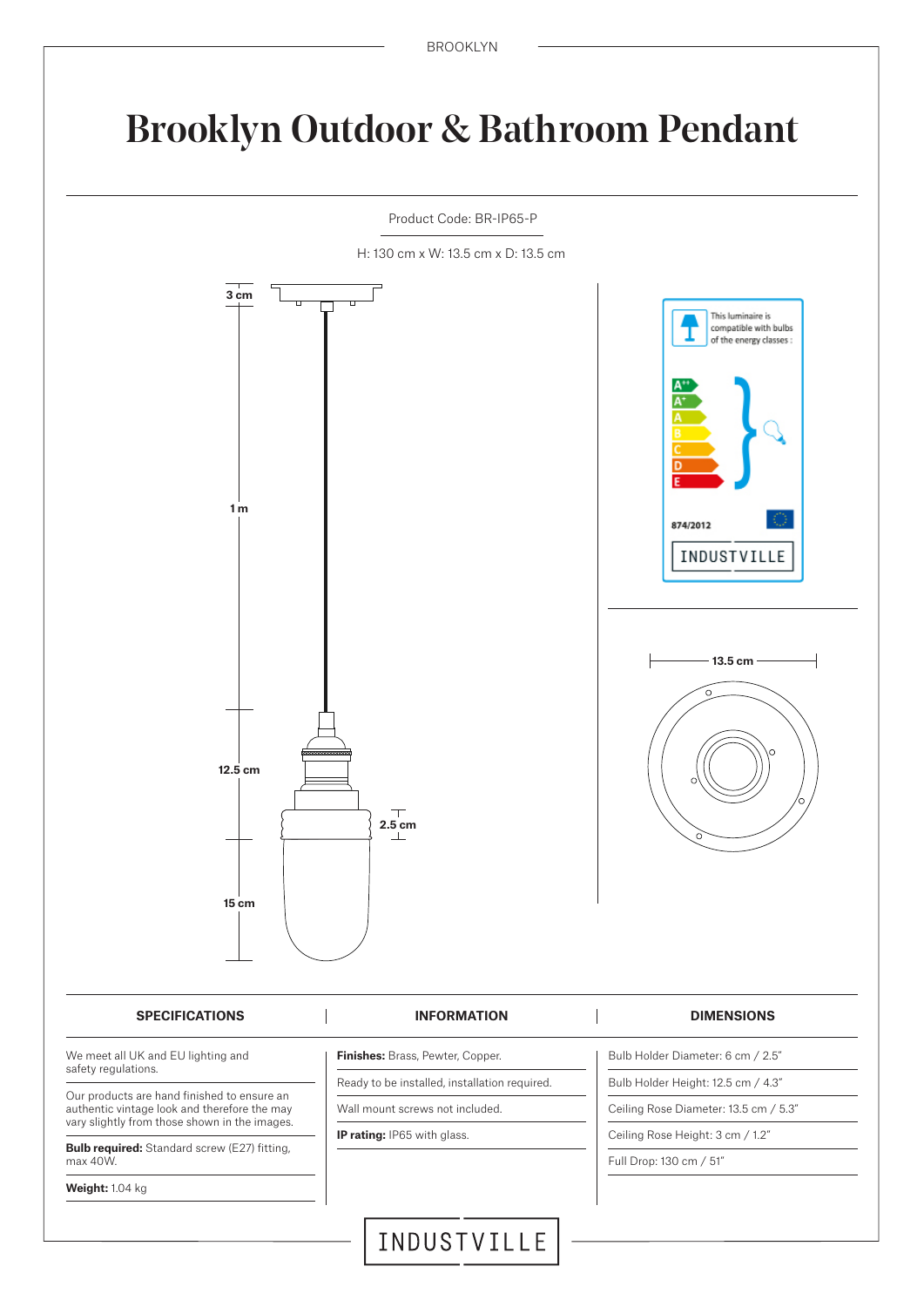BROOKLYN

# Brooklyn Outdoor & Bathroom Cord Set ES E27 Bulb Holder